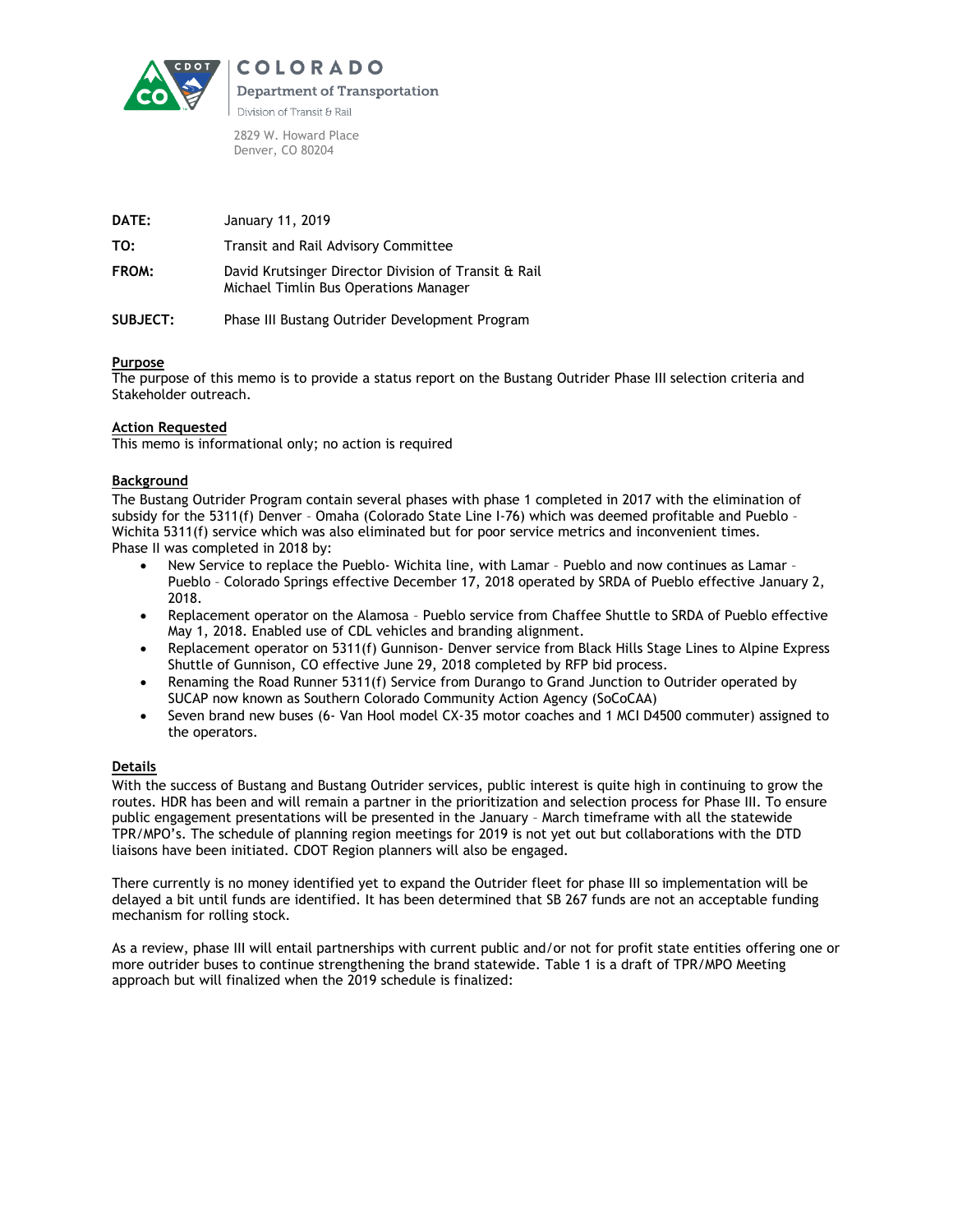|  |  | Table 1 - TPR Meeting Approach |
|--|--|--------------------------------|
|  |  |                                |

| <b>Colorado TPR</b>     | <b>Proposed Transit Route(s)</b>                                                                                           | <b>Routes Not Identified</b><br><b>For New Service</b>                                                                                                                                                                      | Proposed<br><b>Meeting</b><br>Date/Time | Key non-TPR<br><b>Stakeholders to Invite</b>                                                                                                                |
|-------------------------|----------------------------------------------------------------------------------------------------------------------------|-----------------------------------------------------------------------------------------------------------------------------------------------------------------------------------------------------------------------------|-----------------------------------------|-------------------------------------------------------------------------------------------------------------------------------------------------------------|
| Pikes Peak Area (1)     |                                                                                                                            | Between Limon and<br>Colorado Springs                                                                                                                                                                                       | <b>Online Meeting</b><br>January 2019   |                                                                                                                                                             |
| Greater Denver Area (2) |                                                                                                                            | Between Sterling and<br>Denver, Between Craig<br>and Idaho Springs                                                                                                                                                          | <b>Online Meeting</b><br>January 2019   |                                                                                                                                                             |
| North Front Range (3)   | Between Sterling and<br>Greeley                                                                                            |                                                                                                                                                                                                                             | <b>TBD</b>                              | Greeley: Will Jones<br>and Ulysses Torres,<br><b>Greeley-Evans</b><br><b>Transit</b>                                                                        |
| Pueblo Area (4)         | Between Trinidad and<br>Pueblo                                                                                             | Between Salida and<br>Pueblo, Between<br>Durango and Pueblo                                                                                                                                                                 | TBD                                     |                                                                                                                                                             |
| Grand Valley (5)        | Between Grand Junction<br>and Telluride                                                                                    | Between Glenwood<br><b>Springs and Grand</b><br>Junction, Between<br><b>Craig and Grand</b><br><b>Junction</b>                                                                                                              | TBD                                     | <b>Grand Junction:</b><br><b>Elizabeth Collins</b><br>and Lorraine<br>Hutcheson, Mesa<br><b>County Regional</b><br>Transportation<br><b>Planning Office</b> |
| Eastern (6)             | Between Sterling and<br>Greeley                                                                                            | Between Sterling and<br>Denver, Between<br>Limon and Colorado<br><b>Springs</b>                                                                                                                                             | TBD                                     |                                                                                                                                                             |
| Southeast (7)           | Increase current service<br>from 5 days to daily                                                                           | Lamar - Colorado<br>Springs                                                                                                                                                                                                 |                                         |                                                                                                                                                             |
| San Luis Valley (8)     |                                                                                                                            | Between Salida and<br>Pueblo, Between<br>Durango and Pueblo,<br>Between Alamosa and<br>Salida, Between Salida<br>and Leadville                                                                                              | <b>Online Meeting</b><br>January 2019   | Alamosa: Hew<br>Hallock, San Luis<br>Valley Regional<br><b>Transit Council</b><br>Lead.<br>Salida: Eileen<br>Rogers, Salida City<br>Council                 |
| Gunnison Valley (9)     | Between Grand Junction<br>and Telluride, Between<br>Montrose and Gunnison,<br>Between Crested Butte and<br><b>Gunnison</b> |                                                                                                                                                                                                                             | <b>TBD</b>                              | Montrose: Garry<br>Baker, City of<br>Montrose<br><b>Gunnison: Scott</b><br>Truex, Gunnison<br><b>Valley RTA</b>                                             |
| Southwest (10)          |                                                                                                                            | Between Durango and<br>Pueblo, Between<br>Durango and Dove Creek                                                                                                                                                            | <b>Online Meeting</b><br>January 2019   | Durango: Sarah<br>Dodson, Mobility<br>Coordinator, City of<br>Durango<br>Cortez: Peter<br>Tregillus, SUCAP                                                  |
| Intermountain (11)      |                                                                                                                            | Between Glenwood<br>Springs and Grand<br>Junction, Between Craig<br>and Grand Junction,<br>Between Craig and Vail,<br>Between Craig and<br>Frisco, Between Salida<br>and Leadville, Between<br>Fairplay and<br>Breckenridge | <b>Online Meeting</b><br>January 2019   | Summit County:<br>Geoff Guthrie,<br>Summit Stage<br>Lines/Summit<br><b>County Transit Board</b>                                                             |
| Northwest (12)          |                                                                                                                            | Between Craig and<br>Grand Junction,<br>Between Craig and Vail,<br>Between Craig and<br>Frisco, Between Craig<br>and Idaho Springs                                                                                          | <b>Online Meeting</b><br>January 2019   | Summit County:<br>Geoff Guthrie,<br>Summit Stage<br>Lines/Summit<br><b>County Transit Board</b><br>Steamboat<br>Springs/Craig:<br>Jonathan Flint, Gary      |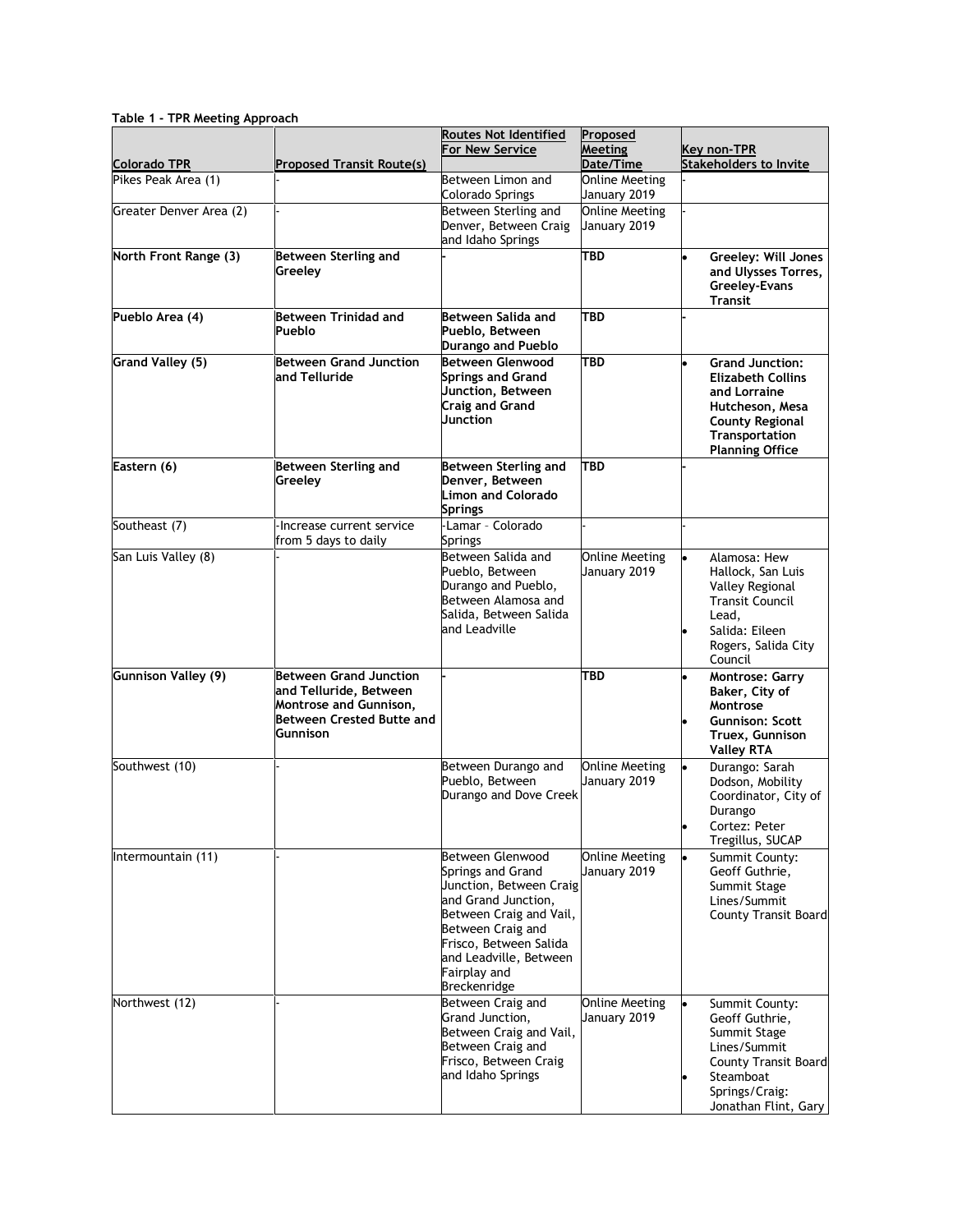| Colorado TPR             | <b>Proposed Transit Route(s)</b> | <b>Routes Not Identified</b><br><b>For New Service</b>                                                                 | Proposed<br>Meeting<br>Date/Time      | Key non-TPR<br><b>Stakeholders to Invite</b>               |
|--------------------------|----------------------------------|------------------------------------------------------------------------------------------------------------------------|---------------------------------------|------------------------------------------------------------|
|                          |                                  |                                                                                                                        |                                       | Suiter, Jon Snyder,<br><b>Steamboat Springs</b><br>Transit |
| Upper Front Range (13)   | Between Sterling and<br>Greeley  | Between Sterling and<br>Denver                                                                                         | <b>TBD</b>                            | Fort Morgan: Ken<br>Mooney, NECALG                         |
| Central Front Range (14) |                                  | Between Limon and<br>Colorado Springs,<br>Between Salida and<br>Pueblo, Between<br>Fairplay and<br><b>Breckenridge</b> | <b>Online Meeting</b><br>January 2019 |                                                            |
| South Central (15)       | Between Trinidad and<br>Pueblo   | Between Durango and<br>Pueblo                                                                                          | <b>TBD</b>                            |                                                            |

*Route Methodology -* The method to identify potential expansion routes involved a corridor density assessment and an evaluation of implementation feasibility. 21 total routes were analyzed and scored using a route corridor density methodology developed by HDR **(see Table 2 below)**. This methodology included an analysis of total population, total employment, total disadvantaged populations (seniors, below poverty line and/or disabled) and total households without vehicles. Disadvantaged populations and total households without vehicles are leading contributing factors to determining potential demand for intercity transit service and in areas without existing service<sup>1</sup> **.** Implementation feasibility is defined as:

- associated cost required to operate new service,
- existing service currently is operated along the route,
- previous planning efforts identify the proposed route as a priority,
- new service is an extension of an existing route,
- routing and service is appropriate for Outrider, and
- there is considerable stakeholder support.

 $\overline{a}$ 

*Route Priority –* In order to determine the top 5 routes for potential Outrider service, the two scores are assessed in tandem. The results are shown in **Table 2** and **Map 1**.

**Table 2 - Route Priority for Potential Bustang Outrider Service**

|                                      |              |                          | <b>Route Corridor Density Evaluation</b> |                                                 |             |                                         |
|--------------------------------------|--------------|--------------------------|------------------------------------------|-------------------------------------------------|-------------|-----------------------------------------|
| <b>Proposed Transit Route</b>        | Raw<br>Score | Weighted<br><b>Score</b> | One-Wav<br><b>Travel Time</b><br>(Min)   | Potential<br><b>Ridership: Best Fit</b><br>Line |             | <b>Implementation</b><br>Feasibilitv    |
| <b>Between Trinidad and Pueblo</b>   | 507          | 6.4                      | 79                                       | 8,329                                           | <b>High</b> |                                         |
| Between Sterling and Greeley         | 454          | 4.4                      | 102                                      | 5,774                                           | <b>High</b> |                                         |
| Between Grand Junction and Telluride | 375          | 2.5                      | 152                                      | 3,203                                           | <b>High</b> |                                         |
| Between Montrose and Gunnison        | 91           | 1.2                      | 75                                       | 1,575                                           | <b>High</b> | <b>Extension of</b><br>current service. |
| Between Crested Butte and Gunnison   | 22           | 0.6                      | 35                                       | 799                                             | <b>High</b> | <b>Extension of</b><br>current service. |
| Between Greeley and Denver           | 3.451        | 48.6                     | 71                                       | 63,112                                          |             | Medium Appropriate for<br>Bustang.      |
| Between Limon and Denver             | 3.651        | 43.5                     | 84                                       | 56,445                                          |             | Medium Appropriate for<br>Bustang.      |
| Between Greeley and Fort Collins     | 746          | 13.6                     | 55                                       | 17,622                                          |             | Medium Appropriate for<br>Bustang.      |

1 Transit Cooperation Research Program - *Report 3: Workbook for Estimating Demand for Rural Passenger Transportation 1995*